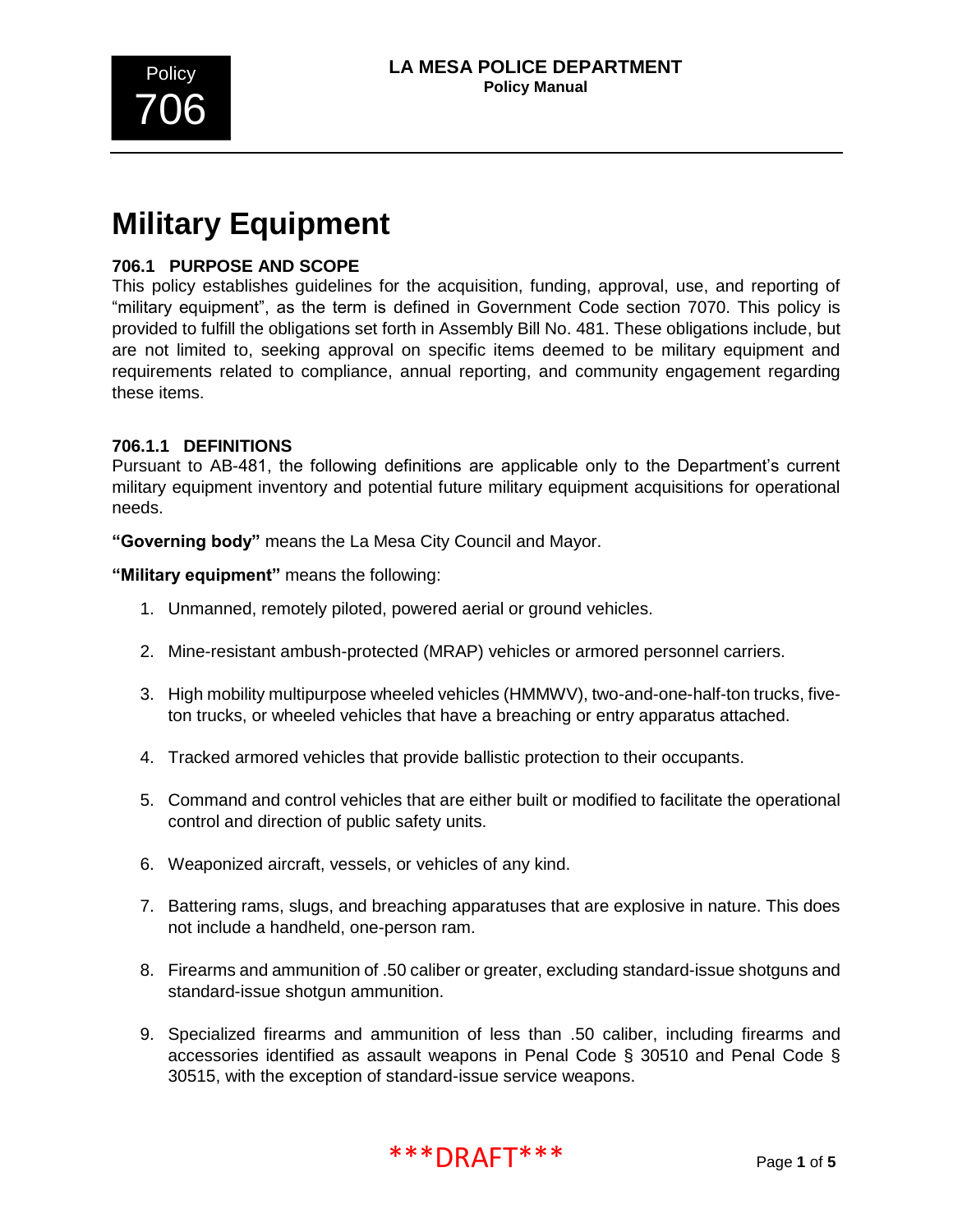## *Military Equipment*

- 10. Any firearm or firearm accessory that is designed to launch explosive projectiles.
- 11. Noise-flash diversionary devices and explosive breaching tools.
- 12. Munitions containing tear gas or OC, excluding standard, service-issued handheld pepper spray.
- 13. TASER® Shockwave, microwave weapons, water cannons, and long-range acoustic devices (LRADs).
- 14. Kinetic energy weapons and munitions.
- 15. Any other equipment as determined by a governing body or a state agency to require additional oversight.

**"The Department"** means the La Mesa Police Department.

**"Military equipment use policy"** refers to this Department Procedure and means a publicly released, written document governing the use of military equipment by the Department.

**"Law enforcement agency"** means any of the following:

- 1. A police department, including the police department of a transit agency, school district, or any campus of the University of California, the California State University, or California Community Colleges.
- 2. A sheriff's department.
- 3. A district attorney's office.
- 4. A county probation department.

#### **706.2 POLICY**

It is the policy of the La Mesa Police Department that members of this Department comply with the provisions of Government Code § 7071 with respect to military equipment.

## **706.3 MILITARY EQUIPMENT COORDINATOR**

The Chief of Police should designate a member of the Department to act as the military equipment coordinator. The responsibilities of the military equipment coordinator include but are not limited to:

(a) Acting as liaison to the governing body for matters related to the requirements of this policy.

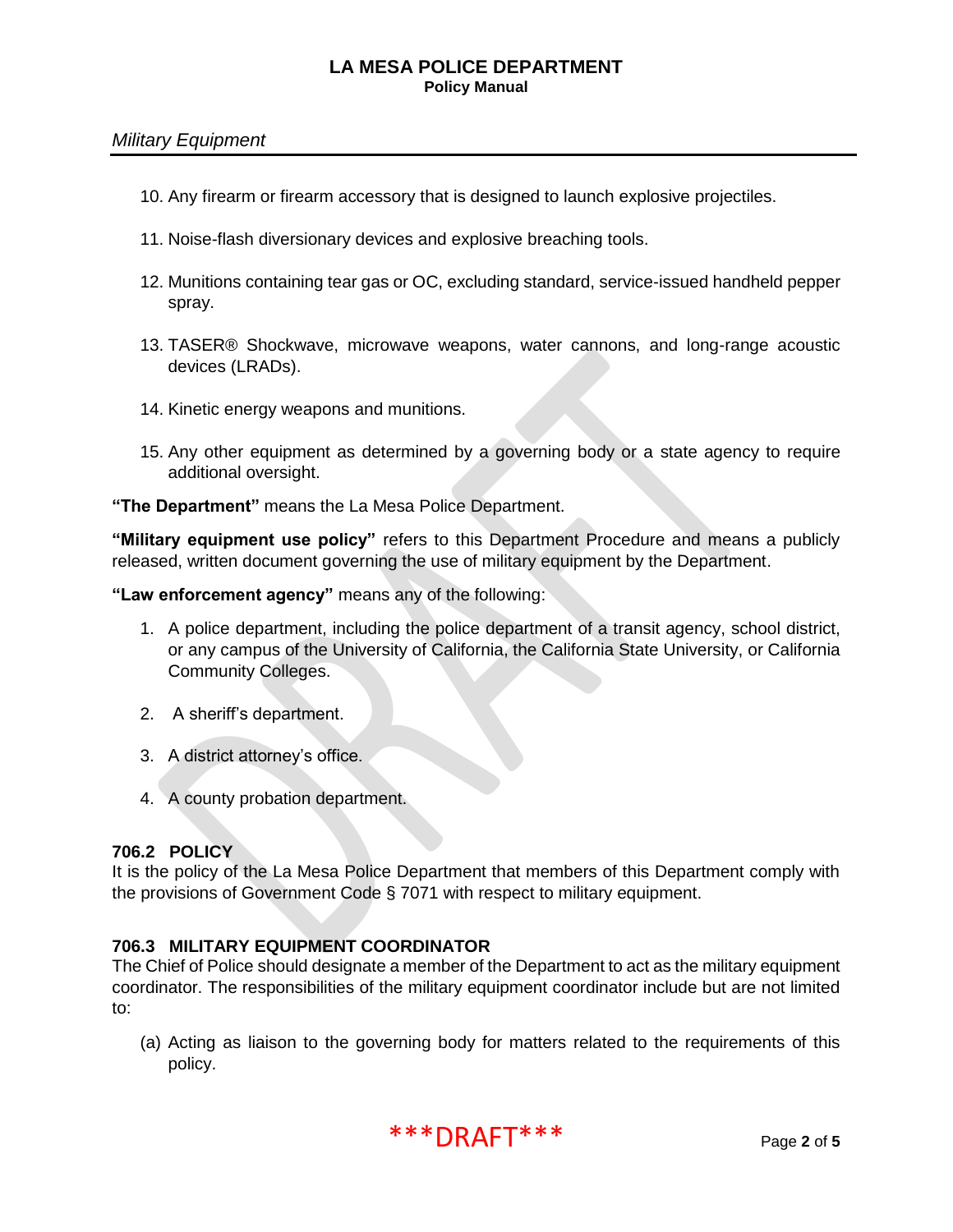## *Military Equipment*

- (b) Identifying Department equipment that qualifies as military equipment in the current possession of the Department, or the equipment the Department intends to acquire that requires approval by the governing body.
- (c) Conducting an inventory of all military equipment at least annually.
- (d) Collaborating with any allied agency that may use military equipment within the jurisdiction of La Mesa Police Department (Government Code § 7071).
- (e) Preparing for, scheduling, and coordinating the annual community engagement meeting to include:
	- 1. Publicizing the details of the meeting.
	- 2. Preparing for public questions regarding the Department's funding, acquisition, and use of equipment.
- (f) Preparing the annual military equipment report for submission to the Chief of Police and ensuring that the report is made available on the Department website (Government Code § 7072).
- (g) Establishing the procedure for a person to register a complaint or concern, or how that person may submit a question about the use of a type of military equipment, and how the Department will respond in a timely manner.

## **706.4 MILITARY EQUPIMENT INVENTORY AND USAGE GUIDELINES**

The La Mesa Police Department retains and employs a variety of military equipment to assist in safely achieving the furtherance of its objective to maintain public safety.

The La Mesa Police Department recognizes that critical incidents are unpredictable and can be very dynamic in nature. A variety of military equipment options can greatly assist incident commanders, officers, and specific units in bringing those incidents to a swift resolution in a safe manner. The use of military equipment is restricted for use only in certain instances. While this procedure is wide-ranging, it is not all inclusive. There may be instances wherein unpredictable critical incidents demand the need for incident commanders to authorize military equipment to be used in a manner not outlined within this procedure. In scrutinizing those particular instances, the judgment of the incident commander influenced by the totality of the circumstances, public safety, officer safety, civil rights, and information available at the time will be used.

It is incumbent upon incident commanders, supervisors, individual officers, and specific units to recognize the particular circumstances wherein military equipment should be employed to enhance the safety of the public and officers, and to bring a critical incident to a safe resolution.

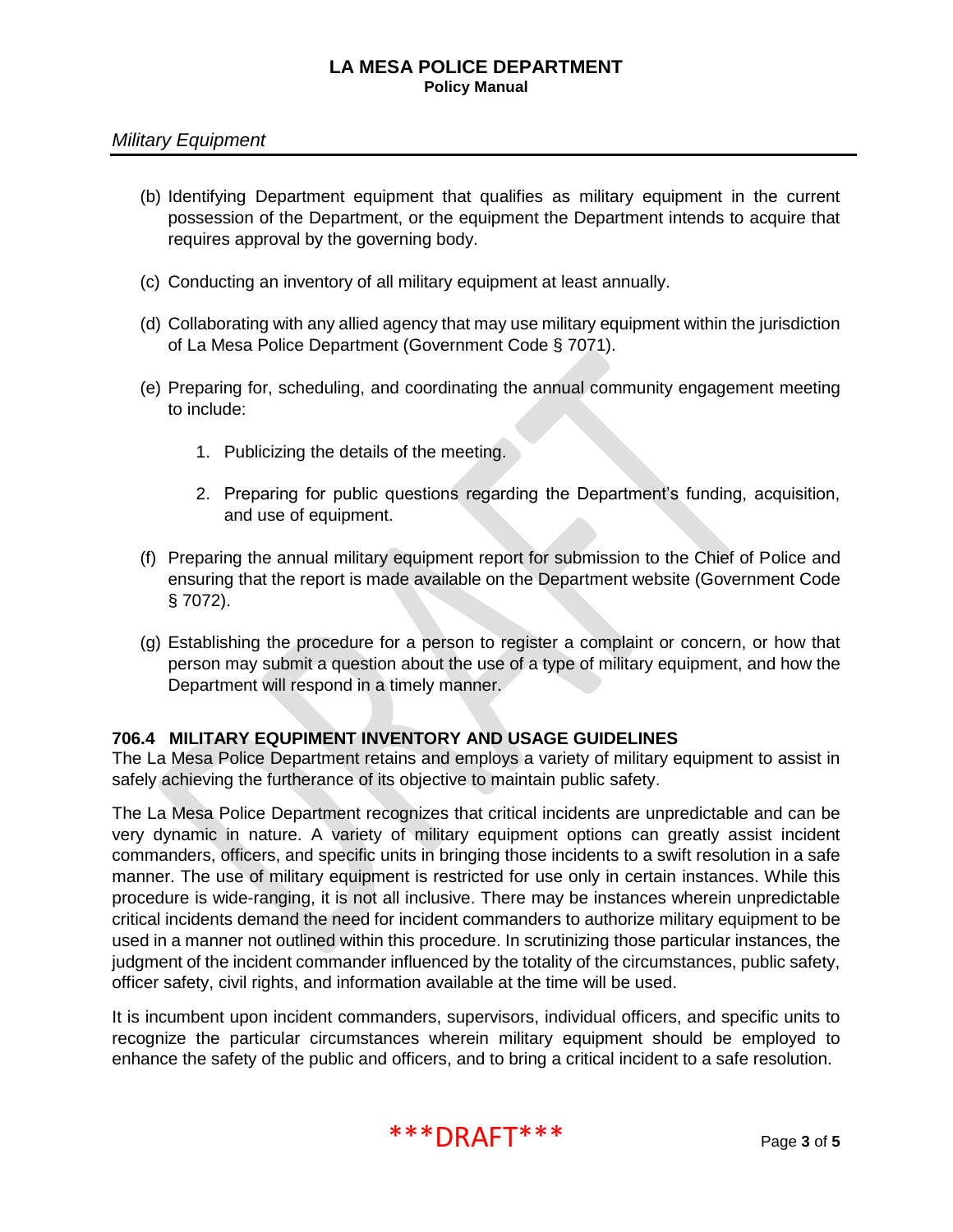The following are the various types, descriptions, and guidelines for usage of military equipment currently employed or anticipated to be employed by the La Mesa Police Department:

See Attachment 1

#### **706.5 APPROVAL**

- (a) The Chief of Police or the authorized designee shall obtain approval from the governing body by way of an ordinance adopting the military equipment policy. As part of the approval process, the Chief of Police or the authorized designee shall ensure the proposed military equipment policy is submitted to the governing body and is available on the Department website at least 30 days prior to any public hearing concerning the military equipment at issue (Government Code § 7071). The military equipment policy must be approved by the governing body prior to engaging in any of the following (Government Code § 7071):
	- 1. Requesting military equipment made available pursuant to 10 USC § 2576a.
	- 2. Seeking funds for military equipment, including but not limited to applying for a grant, soliciting or accepting private, local, state, or federal funds, in-kind donations, or other donations or transfers.
	- 3. Acquiring military equipment either permanently or temporarily, including by borrowing or leasing.
	- 4. Collaborating with another law enforcement agency in the deployment or other use of military equipment within the jurisdiction of this Department.
	- 5. Using any new or existing military equipment for a purpose, in a manner, or by a person not previously approved by the governing body.
	- 6. Soliciting or responding to a proposal for, or entering into an agreement with, any other person or entity to seek funds for, apply to receive, acquire, use, or collaborate in the use of military equipment.
	- 7. Acquiring military equipment through any means not provided above.
- (b) When military equipment is of a consumable nature and the Department's inventory becomes too low for operational purposes, the governing body authorizes the Department to acquire additional quantities of previously authorized military equipment to maintain availability for the Department's needs. Acquisition of consumable military equipment shall be reflected in the Department's annual report. (Government Code § 7072.)

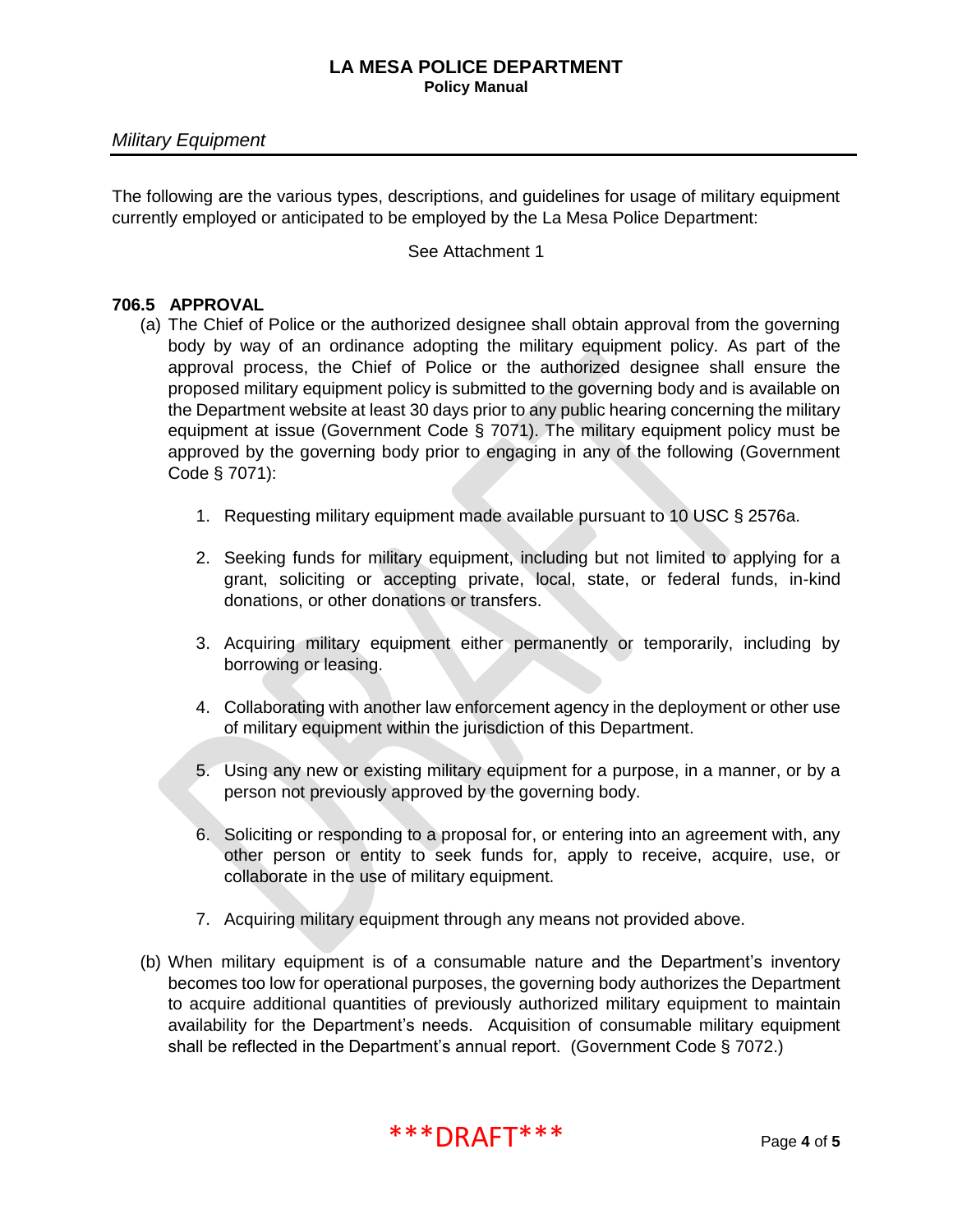## *Military Equipment*

## **706.6 COORDINATION WITH OTHER JURISDICTIONS**

On occasion, the Department may be required to assist other law enforcement agencies in a mutual aid request or support with day-to-day operational collaboration (i.e. pursuits, investigative unit assistance, joint law enforcement operations, etc.).

In certain mutual aid or operational collaboration circumstances, it may be necessary for sworn Department members to utilize military equipment in order to fulfill an assigned mission (i.e. SWAT requests, barricaded suspects in a vehicle, civil unrest, etc.). When sworn Department members utilize military equipment in instances of mutual aid or law enforcement collaboration, the following shall apply:

- (a) Department members are required to adhere to the Department's Military Equipment Procedure and all policies and procedures outlined within the La Mesa Police Department's Policy Manual, regardless of operational jurisdiction.
- (a) Should the La Mesa Police Department request mutual aid from another law enforcement agency for assistance within the City of La Mesa pursuant to a mutual aid agreement, and military equipment is required during the course of the response, the assisting agency will be expected to adhere to their respective policies and procedures, particularly those governing the use of military equipment.

#### **706.7 ANNUAL REPORT**

Upon approval of a military equipment policy, the Chief of Police or the authorized designee should submit a military equipment report to the governing body for each type of military equipment approved within one year of approval, and annually thereafter for as long as the military equipment is available for use (Government Code § 7072).

The Chief of Police or the authorized designee should also make each annual military equipment report publicly available on the Department website for as long as the military equipment is available for use. The report shall include all information required by Government Code § 7072 for the preceding calendar year for each type of military equipment in Department inventory.

## **706.8 COMMUNITY ENGAGEMENT**

Within 30 days of submitting and publicly releasing the annual report, the Department shall hold at least one well-publicized and conveniently located community engagement meeting, at which the Department should discuss the report and respond to public questions regarding the funding, acquisition, or use of military equipment.

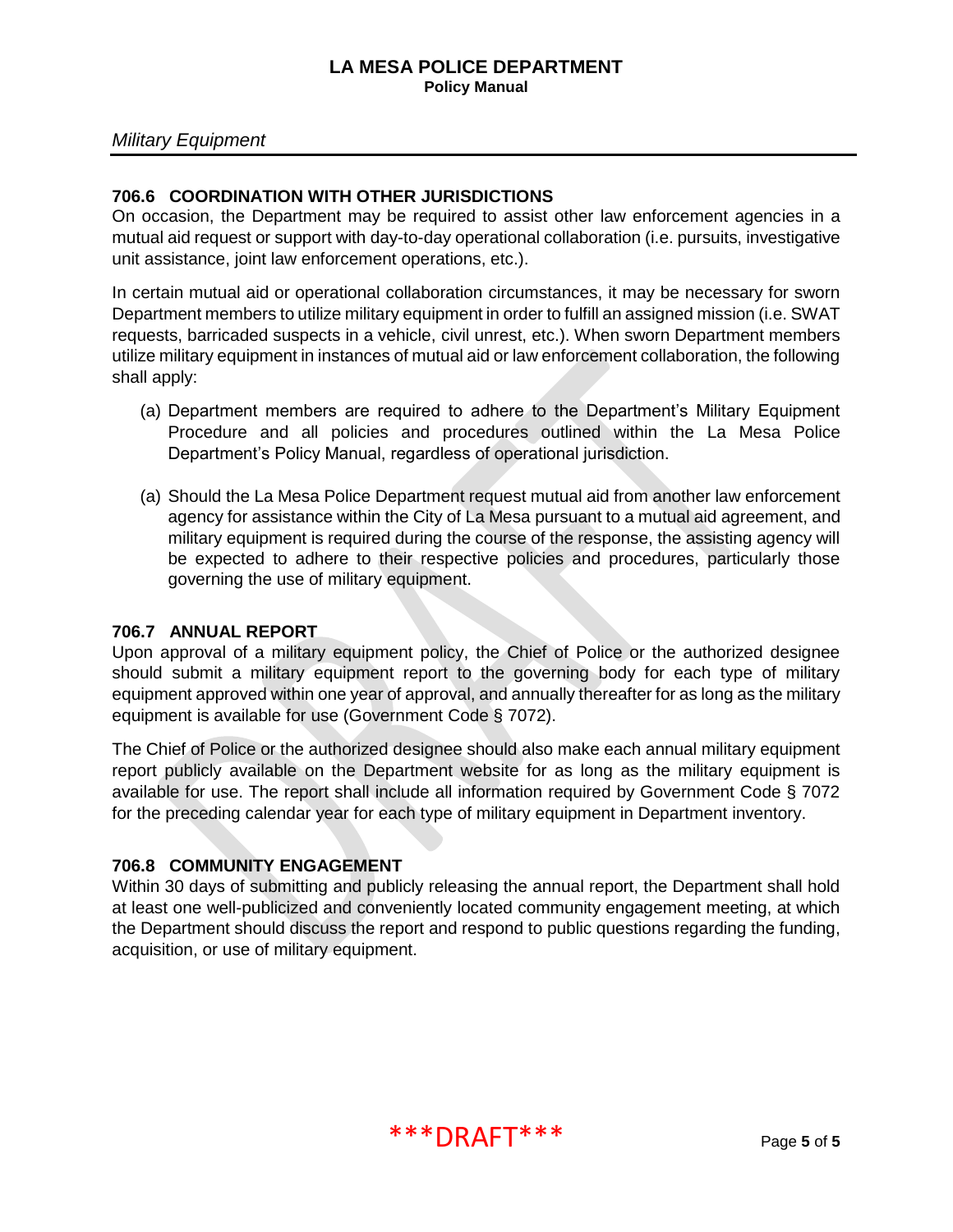



|   | Item AB481 Category /<br><b>Description</b>                             | <b>Item Name</b>        | <b>Item Description</b>                                                                                                                    | Quantity | <b>Capabilities</b>                                                                                                                                                                                                                       | Cost per unit | Purpose/Use                                                                                                                                                                                                                                                                                                            | <b>Authorized Use/Training Required</b>                                                                                                                                                                                                                                              | Expected<br>Lifespan | Annual<br>Maintenance<br>Cost                                                                                                   |
|---|-------------------------------------------------------------------------|-------------------------|--------------------------------------------------------------------------------------------------------------------------------------------|----------|-------------------------------------------------------------------------------------------------------------------------------------------------------------------------------------------------------------------------------------------|---------------|------------------------------------------------------------------------------------------------------------------------------------------------------------------------------------------------------------------------------------------------------------------------------------------------------------------------|--------------------------------------------------------------------------------------------------------------------------------------------------------------------------------------------------------------------------------------------------------------------------------------|----------------------|---------------------------------------------------------------------------------------------------------------------------------|
|   | 1 Category 1/<br>Unmanned Aerial & Drone<br><b>Ground Vehicles</b>      | Skydio 2                | The Skydio 2 is a commercial-<br>grade UAV (Unmanned Aerial<br>Vehicle) / Drone. This is a<br>battery powered, remote<br>operated vehicle. | 2        | Capable of providing live and<br>recorded video images<br>captured from aerial positions<br>during daylight hours only.                                                                                                                   |               | \$1,418.09 To be deployed when its view would<br>assist officers or incident commanders<br>with tactical or other public safety and<br>life preservation missions.                                                                                                                                                     | Only authorized operators that have been fully<br>trained and acquire FAA certification are allowed<br>to pilot this vehicle. This item may be utilized<br>during training exercises.                                                                                                | 5-10 Yrs             | \$100-500                                                                                                                       |
|   | 2 Category 1/<br><b>Unmanned Aerial &amp;</b><br><b>Ground Vehicles</b> | Autel Drone             | The EVO II is a commercial-<br>grade UAV (Unmanned Aerial<br>Vehicle) / Drone. It is a<br>battery powered, remote<br>operated vehicle.     | 1        | Capable of providing live and<br>recorded video images<br>captured from aerial positions.<br>Cameras are equipped with<br>night-vision and Forward<br>Looking Infrared (FLIR)<br>technology, allowing for use<br>during darkness.         |               | \$9,648.04 To be deployed when its view would<br>assist officers or incident commanders<br>with tactical or other public safety and<br>life preservation missions.                                                                                                                                                     | Only authorized operators that have been fully<br>trained and acquire FAA certification are allowed<br>to pilot this vehicle. This item may be utilized<br>during training exercises.                                                                                                | 5-10 Yrs             | \$100-500                                                                                                                       |
| 3 | Category 1/<br>Unmanned Aerial & Support<br><b>Ground Vehicles</b>      | LT2-F Tactical<br>Robot | Tactical Robot/Unmanned,<br>remotely piloted, powered<br>ground vehicle.                                                                   | 1        | This equipment is a battery<br>powered, remote operated<br>device. Equipped with two<br>cameras and two-way radio<br>capabilities.                                                                                                        |               | officers by allowing operators to<br>remotely gain visual/audio data, deliver utilized during training exercises.<br>crisis negotiations phones, open doors,<br>disrupt packages, and clear buildings<br>without putting an officer or civilian in<br>harm's way.                                                      | \$28,000.00 Increases safety to the community and   Only trained La Mesa Police operators are<br>allowed to use this robot. This item may be                                                                                                                                         | Appr. 15 Yrs         | None / This robot<br>is near the end of<br>its lifespan and<br>will be phased<br>out when<br>significant repairs<br>are needed. |
| 4 | Category 1/<br>Unmanned Aerial &<br><b>Ground Vehicles</b>              |                         | Avatar Robot   Tactical Robot/Unmanned,<br>remotely piloted, powered<br>ground vehicle.                                                    | 1        | This equipment is a battery<br>powered, remote operated<br>device. Equipped with two<br>cameras and two-way radio<br>capabilities.                                                                                                        |               | \$14,350.00 Increases safety to the community and<br>officers by allowing operators to<br>remotely gain visual/audio data, deliver utilized during training exercises.<br>crisis negotiations phones, open doors,<br>disrupt packages, and clear buildings<br>without putting an officer or civilian in<br>harm's way. | Only trained La Mesa Police operators are<br>allowed to use this robot. This item may be                                                                                                                                                                                             | Appr. 15 Yrs         | None / This robot<br>is under warranty<br>and currently has<br>no associated<br>maintenance<br>costs.                           |
|   | 5 Category 2 /<br><b>Armored Personnel</b><br>Carriers                  | Lenco<br>BearCat        | The Lenco BearCat is an<br>armored vehicle designed to<br>provide protection during<br>rescues and tactical events.                        | 1        | Capable of transporting<br>personnel and equipment<br>while providing them with<br>armored protection from<br>gunfire. It is designed to<br>withstand multiple bullet<br>strikes from small arms fire as<br>well as low level explosions. |               | from dangerous scenes and move<br>of tactical operations in which there is<br>reason to expect potential armed<br>resistance requiring protection. Also to<br>enhance officer and community safety,<br>improve scene containment and<br>stabilization, and assist in resolving<br>critical incidents.                  | \$297,367.00 To rescue police and civilian individuals Only La Mesa Police operators that have been<br>trained in the operation of the BearCat are<br>personnel and / or resources in support allowed to drive this vehicle. This item may be<br>utilized during training exercises. | 20 Yrs               | \$1500-2000                                                                                                                     |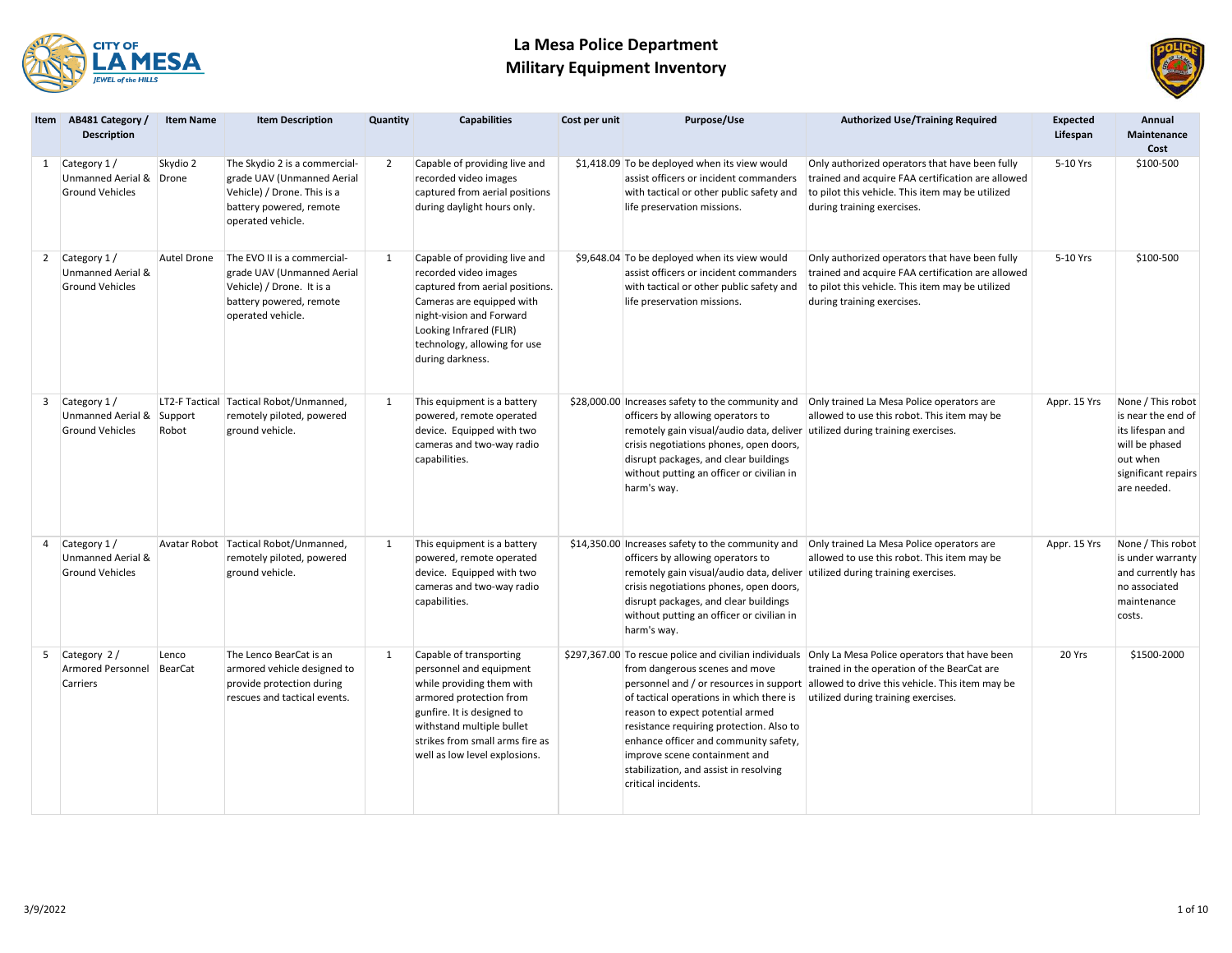



| Item AB481 Category /<br><b>Description</b>                                   | <b>Item Name</b>                                    | <b>Item Description</b>                                                                                                                                                                                                  | Quantity | <b>Capabilities</b>                                                                                                                                                                                                                                                                                       | Cost per unit | Purpose/Use                                                                                                                                                                             | <b>Authorized Use/Training Required</b>                                                                                                                                                                                                                                                                                                                                                                                                                                                                                                                                                 | <b>Expected</b><br>Lifespan                                                                                                                          | Annual<br>Maintenance<br>Cost                                 |
|-------------------------------------------------------------------------------|-----------------------------------------------------|--------------------------------------------------------------------------------------------------------------------------------------------------------------------------------------------------------------------------|----------|-----------------------------------------------------------------------------------------------------------------------------------------------------------------------------------------------------------------------------------------------------------------------------------------------------------|---------------|-----------------------------------------------------------------------------------------------------------------------------------------------------------------------------------------|-----------------------------------------------------------------------------------------------------------------------------------------------------------------------------------------------------------------------------------------------------------------------------------------------------------------------------------------------------------------------------------------------------------------------------------------------------------------------------------------------------------------------------------------------------------------------------------------|------------------------------------------------------------------------------------------------------------------------------------------------------|---------------------------------------------------------------|
| 6 Category 5 /<br>Command and<br><b>Control Vehicles</b>                      | Mobile<br>Command<br>Vehicle (MCV)                  | 2014 Dodge Ram 3500<br>ProMaster                                                                                                                                                                                         | 1        | The Mobile Command Vehicle<br>is equipped with<br>communication and tactical<br>planning equipment and is<br>capable of being used as a<br>mobile operations command<br>and dispatch center. The<br>vehicle is also capable of<br>transporting personnel and<br>equipment to and from<br>incident scenes. |               | \$100,000.00 This vehicle is used based on the<br>community event that is taking place.                                                                                                 | Only assigned personnel are allowed to drive and<br>specific circumstances of a given critical operate the Mobile Command Vehicle. This item<br>incident, large event, natural disaster or may be utilized during training exercises.                                                                                                                                                                                                                                                                                                                                                   | 20 Yrs                                                                                                                                               | \$2,500                                                       |
| 7 Category 7/<br>Explosive Breaching Tesar 2<br>Apparatuses                   | Royal Arms<br>Shotgun<br><b>Breaching</b><br>Rounds | Shotgun breaching rounds are<br>specialty shotgun shells<br>utilized for door breaching.                                                                                                                                 | 20       | Designed to breach heavy<br>locks, dead-bolts, and hinges<br>mounted inside of doors.                                                                                                                                                                                                                     |               | \$5.00 To defeat heavy locks, dead-bolts, and<br>hinges mounted inside of doors in as<br>to the officers involved.                                                                      | Only specially trained La Mesa Police operators<br>are allowed to use the Tesar 2 round. Breaching<br>little time as possible, lessening the risk   tools that are explosive in nature can be<br>deployed any time operators determine that it is<br>tactically necessary to safely complete a lawful<br>breaching, and then only when non-explosive<br>breaching methods are not practicable or safe.<br>Explosive breaching may only occur in the field<br>after authorization by the Incident Commander<br>or SRT Commander. This item may be utilized<br>during training exercises. | Until expended                                                                                                                                       | None                                                          |
| 8 Category 7/<br>Explosive Breaching Shotgun<br>Apparatuses                   | CTS 2570<br><b>Breaching</b><br>Rounds              | Shotgun breaching rounds are<br>specialty shotgun shells<br>utilized for door breaching.                                                                                                                                 | 69       | Designed to breach heavy<br>locks, dead-bolts, and hinges<br>mounted inside of solid oak or<br>steel doors.                                                                                                                                                                                               |               | \$4.14 To defeat heavy locks, dead-bolts, and<br>hinges mounted inside of doors in as<br>to the officers involved.                                                                      | Only specially trained La Mesa Police operators<br>are allowed to use the CTS 2570 round.<br>little time as possible, lessening the risk Breaching tools that are explosive in nature can<br>be deployed any time operators determine that<br>it is tactically necessary to safely complete a<br>lawful breaching, and then only when non-<br>explosive breaching methods are not practicable<br>or safe. Explosive breaching may only occur in<br>the field after authorization by the Incident<br>Commander or SRT Commander. This item may<br>be utilized during training exercises. | Until expended                                                                                                                                       | None                                                          |
| 9 Category 9/<br><b>Specialized Firearms</b><br>and Ammunition (<<br>.50 cal) |                                                     | Colt M-4 Rifle The carbine rifle is a<br>lightweight, air-cooled, gas<br>operated, magazine fed,<br>shoulder fired firearm,<br>designed for semi-automatic,<br>selective fire and is capable of<br>fully automatic fire. | 14       | The Colt M-4 is capable of<br>firing a .223 round.                                                                                                                                                                                                                                                        |               | \$2,011.78 This rifle is only authorized for use by<br>specially trained La Mesa Police<br>operators in situations where lethal<br>force is authorized by law and<br>Department policy. | Only specially trained La Mesa Police operators<br>are authorized to use this rifle. Required training<br>includes: CA POST certified rifle course, CA POST<br>certified SWAT training, and regular<br>qualifications as required by law and Department will not be<br>policy. This item may be utilized during training<br>exercises.                                                                                                                                                                                                                                                  | No estimated<br>expiration / this<br>rifle is being<br>phased out and<br>repaired when it<br>becomes<br>unserviceable.<br>Replaced with<br>Item #10. | None /<br>Maintenance is<br>conducted by<br>Department staff. |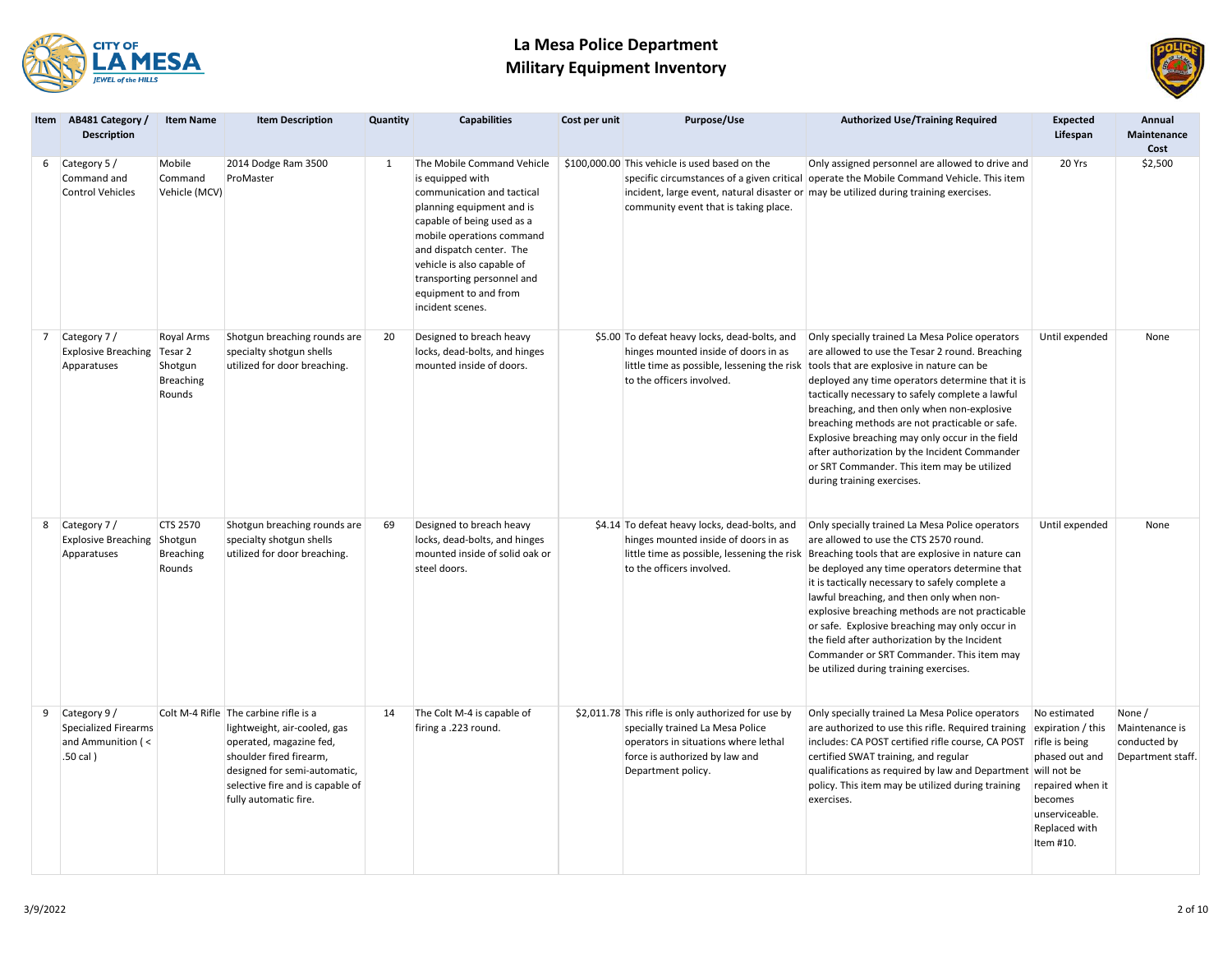



|  | Item AB481 Category /<br><b>Description</b>                                                                  | <b>Item Name</b>          | <b>Item Description</b>                                                                                                                                                                                   | Quantity         | <b>Capabilities</b>                                                                                                                                                                                                                                     | Cost per unit | Purpose/Use                                                                                                                                                                                                                                                                               | <b>Authorized Use/Training Required</b>                                                                                                                                                                                                                                                                                                                                    | <b>Expected</b><br>Lifespan                                                                                                                                     | Annual<br>Maintenance<br>Cost                                 |
|--|--------------------------------------------------------------------------------------------------------------|---------------------------|-----------------------------------------------------------------------------------------------------------------------------------------------------------------------------------------------------------|------------------|---------------------------------------------------------------------------------------------------------------------------------------------------------------------------------------------------------------------------------------------------------|---------------|-------------------------------------------------------------------------------------------------------------------------------------------------------------------------------------------------------------------------------------------------------------------------------------------|----------------------------------------------------------------------------------------------------------------------------------------------------------------------------------------------------------------------------------------------------------------------------------------------------------------------------------------------------------------------------|-----------------------------------------------------------------------------------------------------------------------------------------------------------------|---------------------------------------------------------------|
|  | 10 Category 9 /<br>Specialized Firearms Defense M-4<br>and Ammunition $\left( < \right)$ Rifle<br>.50 cal)   | Daniel                    | The carbine rifle is a<br>lightweight, air-cooled, gas<br>operated, magazine fed,<br>shoulder fired firearm,<br>designed for semi-automatic,<br>selective fire and is capable of<br>fully automatic fire. | 12               | The Daniel Defense M-4 is<br>capable of firing a .223 bullet.                                                                                                                                                                                           |               | \$2,795.84 This rifle is only authorized for use by<br>specially trained La Mesa Police<br>operators in situations where lethal<br>force is authorized by law and<br>Department policy.                                                                                                   | Only specially trained La Mesa Police operators<br>are authorized to use this rifle. Required training<br>includes: CA POST certified rifle course, CA POST<br>certified SWAT training, and regular<br>qualifications as required by law and Department and when it<br>policy. This item may be utilized during training<br>exercises.                                     | No estimated<br>expiration / the<br>rifle will need to<br>be replaced if<br>becomes<br>unserviceable.                                                           | None /<br>Maintenance is<br>conducted by<br>Department staff. |
|  | 11 Category 9 /<br>Specialized Firearms Gold Dot<br>and Ammunition $\left( < \right)$ Ammunition<br>.50 cal) | Speer LE                  | .223 Remington 62 grain<br>cartridge for duty rifles and<br>range training                                                                                                                                | 34,000<br>rounds | The Speer LE Gold Dot<br>cartridge is ammunition<br>deployed during potential<br>lethal encounters at long<br>distances. This 62 grain<br>projectile is designed to<br>maintain accuracy at long<br>distances.                                          |               | \$0.58 To be used with all .223 caliber assault<br>rifle precision weapons to address a<br>threat with more precision and from<br>greater distances than a handgun. It is<br>force is authorized.                                                                                         | Only specially trained La Mesa Police operators<br>are authorized to use this ammunition. Required<br>training includes: CA POST certified rifle course<br>or CA POST certified SWAT training, and regular<br>only deployed in situations where lethal qualifications as required by law and Department<br>policy. This item may be utilized during training<br>exercises. | Until expended                                                                                                                                                  | None                                                          |
|  | 12 Category 9 /<br>and Ammunition (<<br>.50 cal)                                                             | Remington                 | The Remington .308 700 is a<br>Specialized Firearms 308 700 Rifle bolt action single shot rifle.                                                                                                          | $\overline{4}$   | The Remington 700 is capable<br>of firing a .308 bullet.                                                                                                                                                                                                |               | \$800.00 To be used as a precision weapon to<br>address a threat with more precision<br>and/or at greater distances than a<br>handgun. It is only fired in situations<br>where lethal force is authorized by law<br>and Department policy.                                                | Only specially trained La Mesa Police operators<br>are allowed to operate this weapon. Operators<br>must successfully complete the CA POST certified<br>Sniper Rifle Course as well as regular Department<br>presented training and qualifications as required<br>by law and Department policy. This item may be<br>utilized during training exercises.                    | Appr. 15 Yrs                                                                                                                                                    | None /<br>Maintenance is<br>conducted by<br>Department staff. |
|  | 13 Category 9 /<br>Specialized Firearms   Match Tap<br>and Ammunition ( $\leq$ Precision<br>.50 cal)         | Hornady ELD<br>Ammunition | .308 Winchester 168 Grain<br>cartridge                                                                                                                                                                    | 2000<br>rounds   | The Hornady .308 168 grain,<br><b>ELD Match Tap Precision</b><br>cartridge is ammunition<br>deployed during potential<br>lethal encounters at long<br>distances. This 168 grain<br>projectile is designed to<br>maintain accuracy at long<br>distances. |               | \$0.98 To be used with the Remington .308<br>precision weapon to address a threat<br>with more precision and/or greater<br>distances than a handgun, if present or<br>feasible. It is only deployed in<br>situations where lethal force is<br>authorized by law and Department<br>policy. | Only specially trained La Mesa Police operators<br>are allowed to operate with this ammunition.<br>Operators must successfully complete the CA<br>POST certified Sniper Rifle Course as well as<br>regular Department presented training and<br>qualifications as required by law and Department<br>policy. This item may be utilized during training<br>exercises.        | Until expended                                                                                                                                                  | None                                                          |
|  | 14 Category 9 /<br>Specialized Firearms Koch MP5 40<br>and Ammunition $($ < $ $ Cal.<br>.50 cal)             | Heckler and               | This is a submachine gun<br>firearm. It is a lightweight,<br>magazine fed, shoulder fired<br>weapon, designed for semi-<br>automatic, selective fire and is<br>capable of fully automatic<br>fire.        | 5                | The Heckler and Koch MP5 is<br>capable of firing a 40 cal.<br>bullet.                                                                                                                                                                                   |               | \$1,700.00 This firearm is only authorized for use<br>by specially trained La Mesa Police<br>operators in situations where lethal<br>force is authorized by law and<br>Department policy.                                                                                                 | Only specially trained La Mesa Police operators<br>are authorized to use this weapon. Required<br>training includes: CA POST certified rifle course,<br>and regular qualifications as required by law and<br>Department policy. This item may be utilized<br>during training exercises.                                                                                    | No estimated<br>expiration /<br>these firearms<br>are no longer in<br>production as of<br>2001 and will not<br>be replaced<br>when it becomes<br>unserviceable. | None /<br>Maintenance is<br>conducted by<br>Department staff. |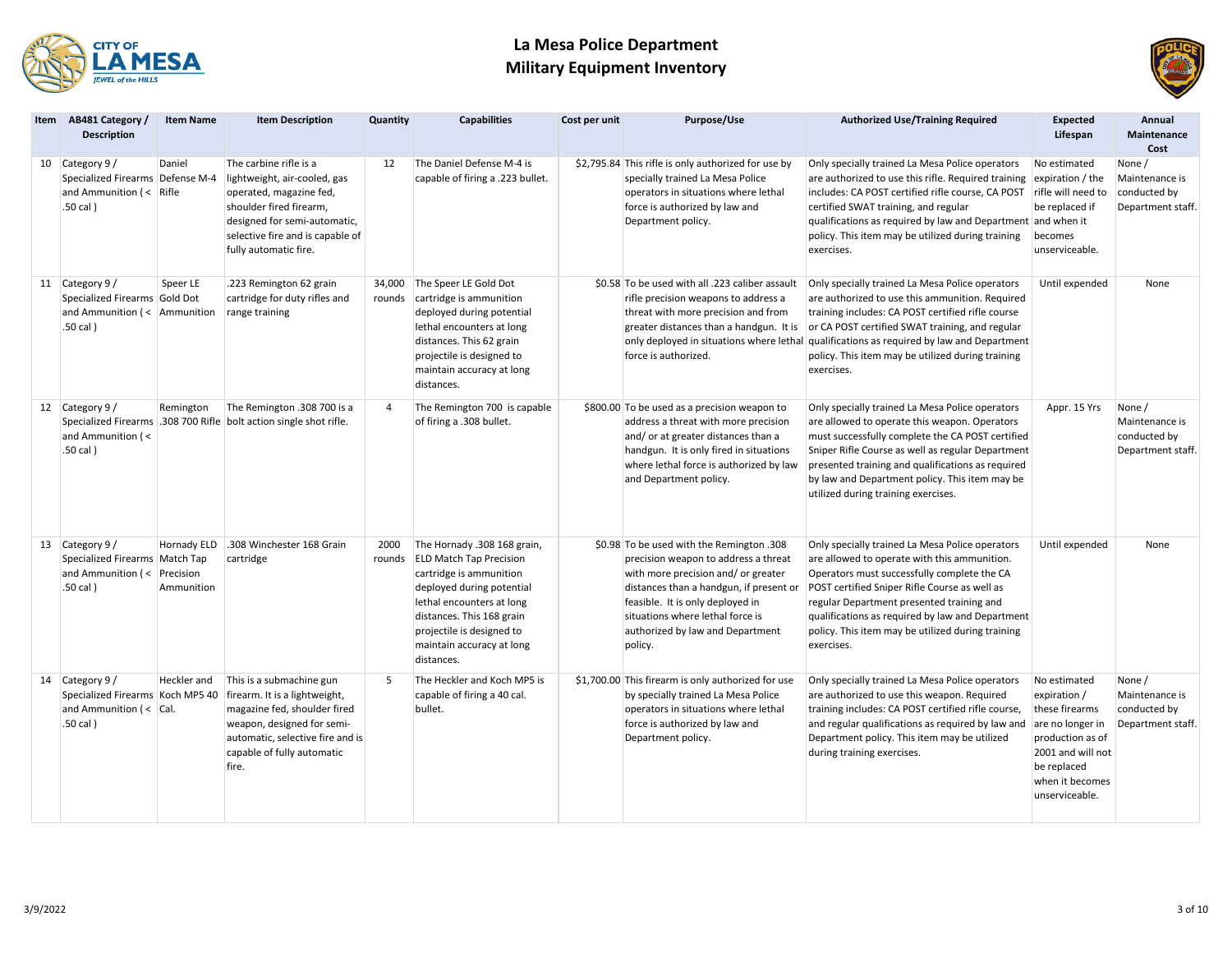



| Item AB481 Category /<br><b>Description</b>                                                   | <b>Item Name</b>        | <b>Item Description</b>                                                                                                                                                                            | Quantity         | <b>Capabilities</b>                                                                                                                                                                                                                                                                        | Cost per unit | Purpose/Use                                                                                                                                                                                                                                                                                            | <b>Authorized Use/Training Required</b>                                                                                                                                                                                                                                                                                                                                                                                                                                                                                                                                                                                                                                                                                  | <b>Expected</b><br>Lifespan                                                                                                                                     | Annual<br><b>Maintenance</b><br>Cost                          |
|-----------------------------------------------------------------------------------------------|-------------------------|----------------------------------------------------------------------------------------------------------------------------------------------------------------------------------------------------|------------------|--------------------------------------------------------------------------------------------------------------------------------------------------------------------------------------------------------------------------------------------------------------------------------------------|---------------|--------------------------------------------------------------------------------------------------------------------------------------------------------------------------------------------------------------------------------------------------------------------------------------------------------|--------------------------------------------------------------------------------------------------------------------------------------------------------------------------------------------------------------------------------------------------------------------------------------------------------------------------------------------------------------------------------------------------------------------------------------------------------------------------------------------------------------------------------------------------------------------------------------------------------------------------------------------------------------------------------------------------------------------------|-----------------------------------------------------------------------------------------------------------------------------------------------------------------|---------------------------------------------------------------|
| 15 Category 9 /<br>Specialized Firearms Koch MP5<br>and Ammunition ( $\leq$ 9mm<br>$.50$ cal) | Heckler and             | This is a submachine gun<br>firearm. It is a lightweight,<br>magazine fed, shoulder fired<br>weapon, designed for semi-<br>automatic, selective fire and is<br>capable of fully automatic<br>fire. | 2                | The Heckler and Koch MP5 is<br>capable of firing a 9mm bullet.                                                                                                                                                                                                                             |               | \$1,700.00 This firearm is only authorized for use<br>by specially trained La Mesa Police<br>operators in situations where lethal<br>force is authorized by law and<br>Department policy.                                                                                                              | Only specially trained La Mesa Police operators<br>are authorized to use this weapon. Required<br>training includes: CA POST certified rifle course,<br>and regular qualifications as required by law and<br>Department policy. This item may be utilized<br>during training exercises.                                                                                                                                                                                                                                                                                                                                                                                                                                  | No estimated<br>expiration /<br>these firearms<br>are no longer in<br>production as of<br>2001 and will not<br>be replaced<br>when it becomes<br>unserviceable. | None /<br>Maintenance is<br>conducted by<br>Department staff. |
| 16 Category 9 /<br>Specialized Firearms Cal.<br>and Ammunition ( $\lt$ Ammunition<br>.50 cal) | Federal . 40            | 40 Cal. 147 gain premium law<br>enforcement tactical<br>ammunition round                                                                                                                           | 14,000<br>rounds | The Federal 40 Cal.<br>ammunition round is the La<br>Mesa Police Department's<br>primary .40 cal. duty<br>ammunition.                                                                                                                                                                      |               | \$0.31 To be used with Department issued<br>MP5 weapons to address a threat if<br>present or feasible. It is only deployed<br>in situations where lethal force is<br>authorized by law and Department<br>policy.                                                                                       | Only specially trained La Mesa Police operators<br>are authorized to use this ammunition. Required<br>training includes regular qualifications as<br>required by law and Department policy. This item<br>may be utilized during training exercises.                                                                                                                                                                                                                                                                                                                                                                                                                                                                      | Until expended                                                                                                                                                  | None                                                          |
| 17 Category 9 /<br>Specialized Firearms Ammunition<br>and Ammunition (<<br>.50 cal)           |                         | Federal 9mm 9mm 147 gain premium law<br>enforcement tactical<br>ammunition round                                                                                                                   | 16,000<br>rounds | The Federal 9mm ammunition<br>round is the La Mesa Police<br>Department's primary .40 cal.<br>duty ammunition.                                                                                                                                                                             |               | \$0.31 To be used with Department issued<br>9mm handguns and MP5 weapons to<br>address a threat if present or feasible.<br>It is only deployed in situations where<br>lethal force is authorized by law and<br>Department policy.                                                                      | Only specially trained La Mesa Police operators<br>are authorized to use this ammunition. Required<br>training includes regular qualifications as<br>required by law and Department policy. This item<br>may be utilized during training exercises.                                                                                                                                                                                                                                                                                                                                                                                                                                                                      | Until expended                                                                                                                                                  | None                                                          |
| 18 Category 11 / Noise- CTS 7290<br>Flash Diversionary<br>Devices                             | Flash Bang              | A Noise Flash Diversionary<br>Device (NFDD) is a device that<br>creates a bright flash and loud<br>sound to temporarily divert<br>the attention of subjects in<br>the immediate area.              | 33               | Capable of creating visual and<br>auditory distractions during<br>tactical operations which<br>allows for tactical advantage<br>during high-risk situations.                                                                                                                               |               | \$48.00 NFDD's are used to distract and<br>temporarily disorient dangerous<br>suspects by overwhelming their senses<br>of vision and hearing. The distraction<br>allows officers to seize a moment of<br>opportunity to safely resolve critical<br>situations during high-risk tactical<br>operations. | Only specially trained La Mesa Police operators<br>are authorized to deploy flashbang devices. This<br>item may be utilized during training exercises.                                                                                                                                                                                                                                                                                                                                                                                                                                                                                                                                                                   | 5 Yrs                                                                                                                                                           | None                                                          |
| 19 Category 12 / Tear<br>Gas & OC (Oleoresin Tac 700<br>Capsicum)<br><b>Munitions</b>         | PepperBall<br>Launchers | A system that uses high<br>pressure air to deliver<br>projectiles from a specially<br>designed launcher (similar to<br>a paint ball delivery system).                                              | 9                | Launches less lethal munitions<br>up to 150 feet. Munitions open<br>upon impact and can disperse<br>oleoresin capsicum (OC)<br>powder or water that cause<br>irritation upon contact or<br>inhalation. Other munitions<br>are simply projectiles utilized<br>as a less lethal impact tool. |               | situations and increase safety to the<br>public and officers by allowing officers<br>to use less lethal force from a distance.                                                                                                                                                                         | \$600.00 The PepperBall Launcher is a less lethal Only La Mesa Police officers who are trained on<br>use of force option that can de-escalate the use of the PepperBall Launcher are<br>authorized to deploy it. It is authorized for use<br>only in situations where the use of force is<br>authorized per Department policy, including but<br>not limited to: to subdue dangerous and/or<br>combative individuals to obtain a tactical<br>advantage; protection from vicious animals;<br>training exercises; and approved<br>demonstrations. The PepperBall Launcher may<br>only be deployed to disperse any unlawful<br>assembly, protest, or demonstration in strict<br>accordance with AB 48 and Department policy. | None                                                                                                                                                            | \$10                                                          |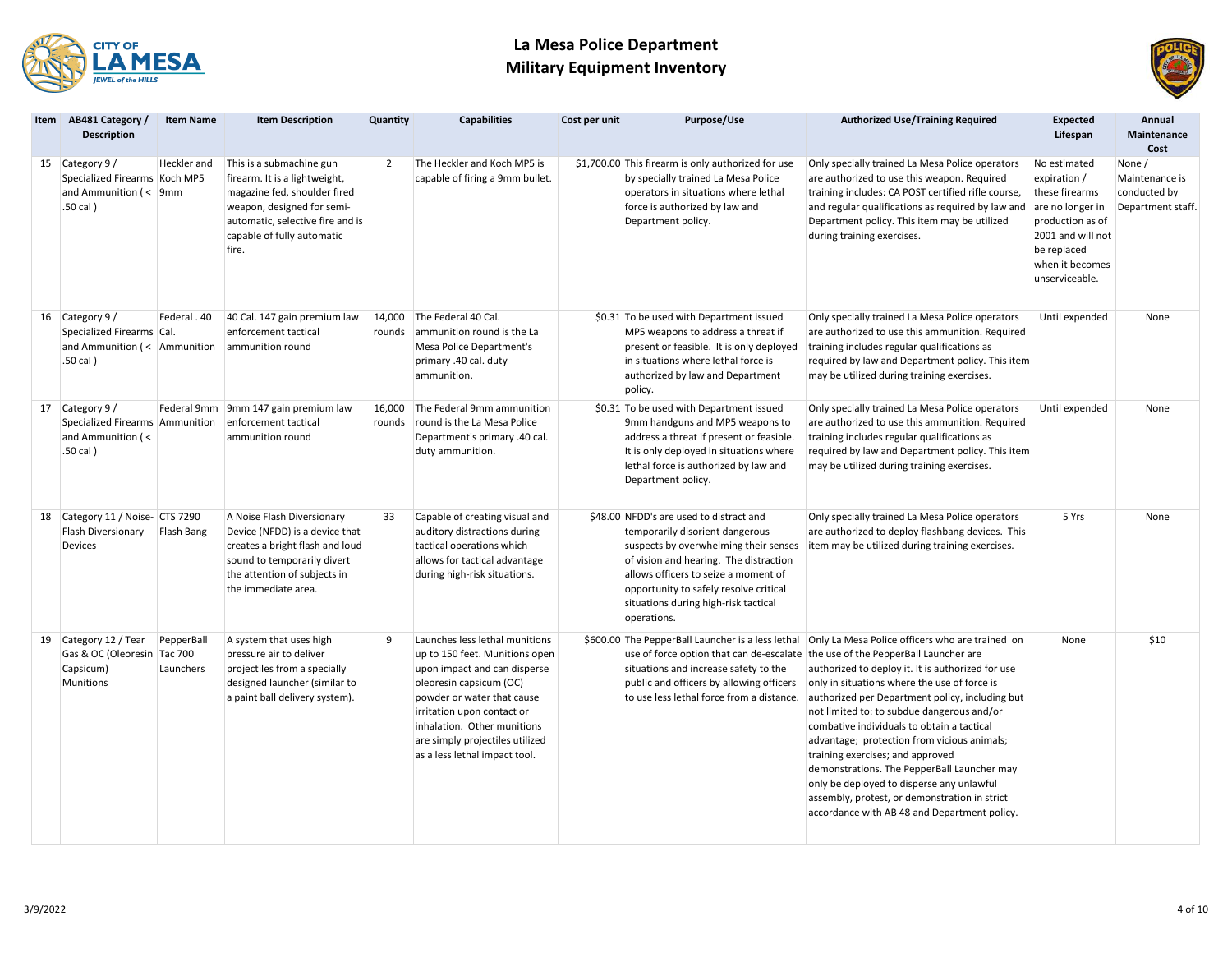



| Item AB481 Category /<br><b>Description</b>                                               | <b>Item Name</b>         | <b>Item Description</b>                                                                                                                                | Quantity       | <b>Capabilities</b>                                                                                                                                                                                                                                                             | Cost per unit | Purpose/Use                                                                                                                                                                                                                                       | <b>Authorized Use/Training Required</b>                                                                                                                                                                                                                                                                                                                                                                                                                                                                                                                                                                                             | <b>Expected</b><br>Lifespan | Annual<br>Maintenance<br>Cost |
|-------------------------------------------------------------------------------------------|--------------------------|--------------------------------------------------------------------------------------------------------------------------------------------------------|----------------|---------------------------------------------------------------------------------------------------------------------------------------------------------------------------------------------------------------------------------------------------------------------------------|---------------|---------------------------------------------------------------------------------------------------------------------------------------------------------------------------------------------------------------------------------------------------|-------------------------------------------------------------------------------------------------------------------------------------------------------------------------------------------------------------------------------------------------------------------------------------------------------------------------------------------------------------------------------------------------------------------------------------------------------------------------------------------------------------------------------------------------------------------------------------------------------------------------------------|-----------------------------|-------------------------------|
| 20 Category 12 / Tear<br>Capsicum)<br>Munitions                                           | PepperBall               | The basic PepperBall<br>Gas & OC (Oleoresin Live Projectile projectile containing 2% PAVA<br>(pelargonic acid vanillylamide)<br>irritant pepper powder | 1545<br>rounds | Discharged from the<br>PepperBall launcher, the<br>projectile will break on impact<br>and release 2% PAVA<br>(pelargonic acid vanillylamide)<br>irritant pepper powder. It is<br>designed for direct impact and<br>area saturation, especially in<br>confined, interior spaces. |               | use of force option that can de-escalate the use of the PepperBall Launcher are<br>situations and increase safety to the<br>public and officers by allowing officers<br>to use less lethal force from a distance.                                 | \$2.28 The PepperBall Launcher is a less lethal Only La Mesa Police officers who are trained on<br>authorized to deploy it. It is authorized for use<br>only in situations where the use of force is<br>authorized per Department policy, including but<br>not limited to: to subdue dangerous and/or<br>combative individuals to obtain a tactical<br>advantage; protection from vicious animals;<br>training exercises; and approved<br>demonstrations. The PepperBall Launcher may<br>only be deployed to disperse any unlawful<br>assembly, protest, or demonstration in strict<br>accordance with AB 48 and Department policy. | 1 Yr                        | None                          |
| 21 Category 12 / Tear<br>Gas & OC (Oleoresin   Inert<br>Capsicum)<br>Munitions            | PepperBall<br>Projectile | This is a PepperBall practice /<br>training projectile.                                                                                                | 1925<br>rounds | Discharged from the<br>PepperBall launcher, the<br>projectile will break on impact,<br>and is designed for training<br>purposes, or when chemical<br>exposure is not desired or<br>required. Inside is a non toxic<br>white power.                                              |               | use of force option that can de-escalate the use of the PepperBall Launcher are<br>situations and increase safety to the<br>public and officers by allowing officers<br>to use less lethal force from a distance.                                 | \$0.27 The PepperBall Launcher is a less lethal Only La Mesa Police officers who are trained on<br>authorized to deploy it. It is authorized for use<br>only in situations where the use of force is<br>authorized per Department policy, including but<br>not limited to: to subdue dangerous and/or<br>combative individuals to obtain a tactical<br>advantage; protection from vicious animals;<br>training exercises; and approved<br>demonstrations. The PepperBall Launcher may<br>only be deployed to disperse any unlawful<br>assembly, protest, or demonstration in strict<br>accordance with AB 48 and Department policy. | 1 Yr                        | None                          |
| 22 Category 12 / Tear<br>Gas & OC (Oleoresin Glass Break<br>Capsicum)<br><b>Munitions</b> | PepperBall<br>Rounds     | This is a solid PepperBall<br>round specifically designed to<br>break glass windows.                                                                   | $~\sim$ 7      | Discharged from the<br>PepperBall launcher, the<br>projectile is designed to break<br>glass windows from a safe<br>distance.                                                                                                                                                    |               | \$2.70 This round is used for glass breaking<br>purposes only (not to apply force to<br>humans). This round allows officers to<br>safely break windows on vehicles and<br>buildings from a distance to gain<br>tactical access and line of sight. | Only La Mesa Police officers who are trained on<br>the use of the PepperBall Launcher are<br>authorized to deploy it. It is authorized for use<br>only in situations authorized per Department<br>policy. The PepperBall Launcher may only be<br>deployed to disperse any unlawful assembly,<br>protest, or demonstration in strict accordance<br>with AB 48 and Department policy.                                                                                                                                                                                                                                                 | Until expended              | None                          |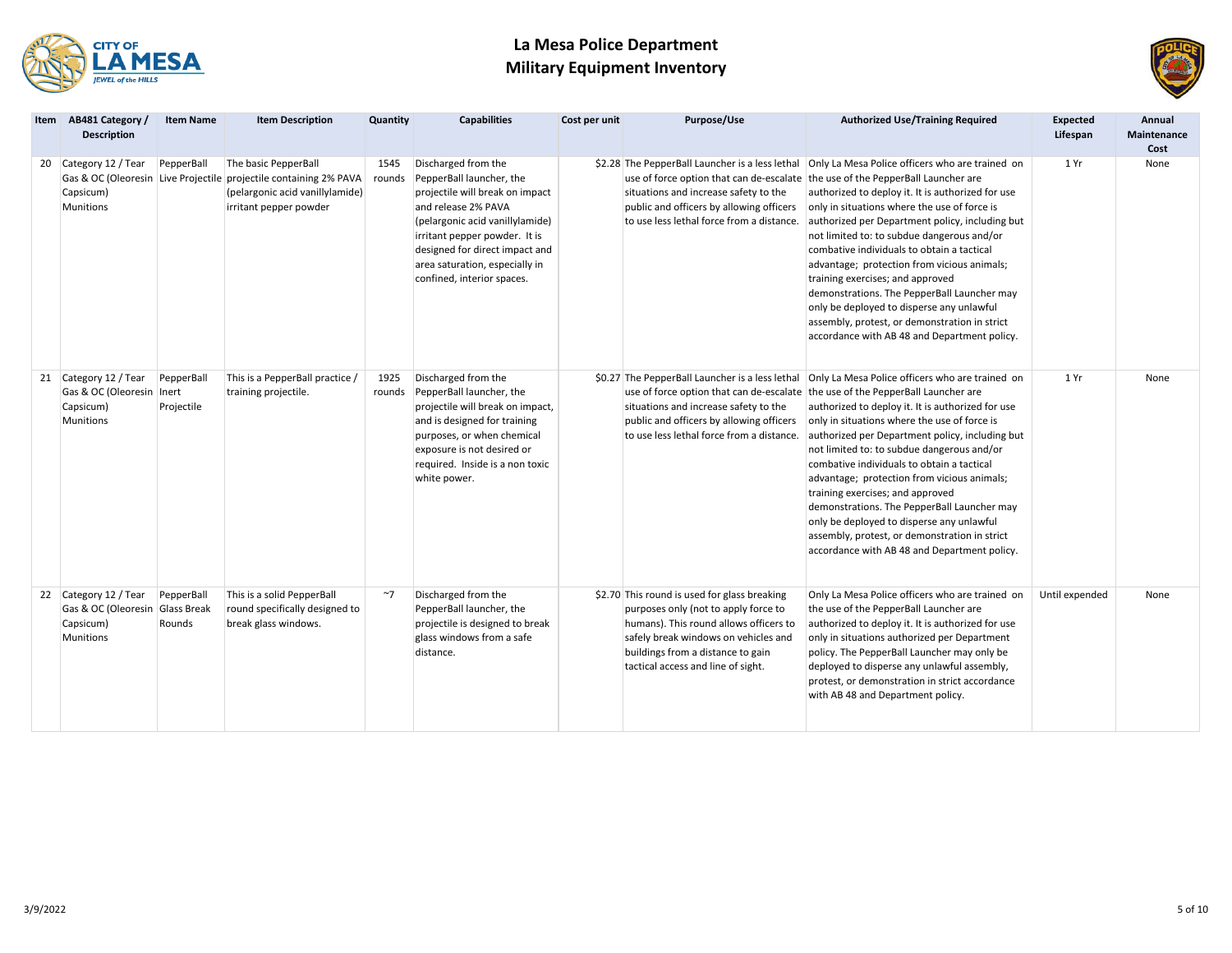



|  | Item AB481 Category /<br><b>Description</b>                                           | <b>Item Name</b>                                                                             | <b>Item Description</b>                                          | Quantity     | <b>Capabilities</b>                                                                                                                                                                                                                                                                                                                              | Cost per unit | <b>Purpose/Use</b>                                                                                                   | <b>Authorized Use/Training Required</b>                                                                                                                                                                                                                                                                                                                                                                                                                                                                                                                                                                                                                                       | <b>Expected</b><br>Lifespan | Annual<br>Maintenance<br>Cost |
|--|---------------------------------------------------------------------------------------|----------------------------------------------------------------------------------------------|------------------------------------------------------------------|--------------|--------------------------------------------------------------------------------------------------------------------------------------------------------------------------------------------------------------------------------------------------------------------------------------------------------------------------------------------------|---------------|----------------------------------------------------------------------------------------------------------------------|-------------------------------------------------------------------------------------------------------------------------------------------------------------------------------------------------------------------------------------------------------------------------------------------------------------------------------------------------------------------------------------------------------------------------------------------------------------------------------------------------------------------------------------------------------------------------------------------------------------------------------------------------------------------------------|-----------------------------|-------------------------------|
|  | 23 Category 12 / Tear<br>Gas & OC (Oleoresin Marking<br>Capsicum)<br><b>Munitions</b> | PepperBall<br>Rounds                                                                         | This PepperBall projectile<br>contains washable marking<br>paint | be<br>future | 0 - may Discharged from the<br>PepperBall launcher, the<br>purchase projectile is designed to break<br>d in the on impact and release<br>washable marking paint on the<br>target                                                                                                                                                                 |               | washable paint for later identification<br>when making physical contact with the<br>subject is not safe or feasible. | \$0.24 This round is used to mark subjects with Only La Mesa Police officers who are trained on<br>the use of the PepperBall Launcher are<br>authorized to deploy it. It is authorized for use<br>only in situations where the use of force is<br>authorized per Department policy, including but<br>not limited to: to subdue dangerous and/or<br>combative individuals to obtain a tactical<br>advantage; protection from vicious animals;<br>training exercises; and approved<br>demonstrations. The PepperBall Launcher may<br>only be deployed to disperse any unlawful<br>assembly, protest, or demonstration in strict<br>accordance with AB 48 and Department policy. | Until expended              | None                          |
|  | 24 Category 12 / Tear<br>Gas & OC (Oleoresin Technologies<br>Capsicum)<br>Munitions   | Defense<br>5099 MK-9<br>Magnum<br>Stream OC<br>(oleoresin<br>capsicum)<br>Aerosol<br>Sprayer | 12 oz. Aerosol canister/ OC<br>Pepper Spray/ non-lethal tool.    | 8            | Aerosol that is equipped with a<br>trigger handle and will deliver<br>short burst of OC at an<br>effective range of 18-20 feet.<br>OC is an inflammatory agent<br>which causes involuntary<br>closure of the eyes (open in 2-5<br>min) and respiratory<br>inflammation (subsides in<br>approximately 2 min.)                                     |               | limit the escalation of conflict and<br>safely resolve critical situations.                                          | \$49.95 A non lethal use of force option used to Only specially trained La Mesa Police operators<br>who have received POST certification in the use<br>of chemical agents are authorized to use<br>chemical agents. Chemical agents may only be<br>deployed to disperse any unlawful assembly,<br>protest, or demonstration in strict accordance<br>with AB 48 and Department policy. Chemical<br>agents may also be used during training<br>exercises.                                                                                                                                                                                                                       | 5 Yrs                       | None                          |
|  | 25 Category 12 / Tear<br>Gas & OC (Oleoresin<br>Capsicum)<br><b>Munitions</b>         | (oleoresin<br>capsicum)<br>Expulsion<br>Grenade                                              | CTS 5440 OC Pyrotechnic grenade/non-<br>lethal tool.             | 29           | Pyrotechnic grenade that<br>discharges a high volume of OC<br>through multiple emission<br>ports designed mostly for<br>indoor use, but can be<br>deployed outside. OC is an<br>inflammatory agent which<br>causes involuntary closure of<br>the eyes (open in 2-5 min) and<br>respiratory inflammation<br>(subsides in approximately 2<br>min.) |               | limit the escalation of conflict and<br>safely resolve critical situations.                                          | \$36.73 A non lethal use of force option used to Only specially trained La Mesa Police operators<br>who have received POST certification in the use<br>of chemical agents are authorized to use<br>chemical agents. Chemical agents may only be<br>deployed to disperse any unlawful assembly,<br>protest, or demonstration in strict accordance<br>with AB 48 and Department policy. Chemical<br>agents may also be used during training<br>exercises.                                                                                                                                                                                                                       | None                        | None                          |
|  | 26 Category 12 / Tear<br>Gas & OC (Oleoresin (oleoresin<br>Capsicum)<br>Munitions     | capsicum)<br>37mm muzzle<br>blast                                                            | CTS 3440 OC 37MM OC Smoke Projectile/<br>non-lethal tool.        | 15           | A short range OC cartridge<br>delivering a single munition.<br>Used outdoors, it will disperse<br>crowds, deny areas and<br>prevent violence. OC is an<br>inflammatory agent which<br>causes involuntary closure of<br>the eyes (open in 2-5 min) and<br>respiratory inflammation<br>(subsides in approximately 2<br>min.)                       |               | limit the escalation of conflict and<br>safely resolve critical situations.                                          | \$8.98 A non lethal use of force option used to Only specially trained La Mesa Police operators<br>who have received POST certification in the use<br>of chemical agents are authorized to use<br>chemical agents. Chemical agents may only be<br>deployed to disperse any unlawful assembly,<br>protest, or demonstration in strict accordance<br>with AB 48 and Department policy. Chemical<br>agents may also be used during training<br>exercises.                                                                                                                                                                                                                        | 5 Yrs                       | None                          |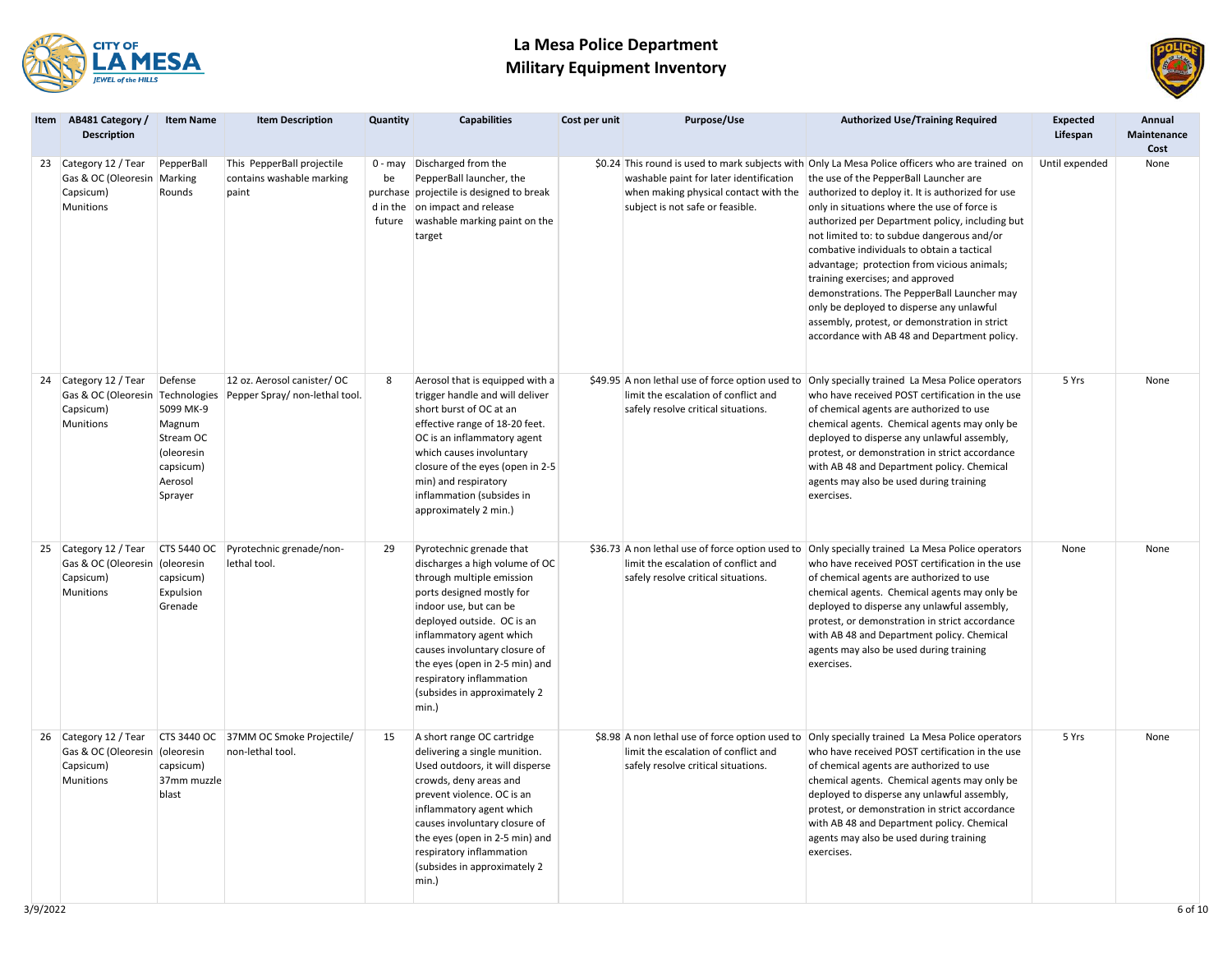



| Item AB481 Category /<br><b>Description</b>                                       | <b>Item Name</b>                                                                                              | <b>Item Description</b>                               | Quantity | <b>Capabilities</b>                                                                                                                                                                                                                                                                                                                                                                                      | Cost per unit | Purpose/Use                                                                                                                     | <b>Authorized Use/Training Required</b>                                                                                                                                                                                                                                                                                                                                                                                                                 | <b>Expected</b><br>Lifespan | Annual<br><b>Maintenance</b><br>Cost |
|-----------------------------------------------------------------------------------|---------------------------------------------------------------------------------------------------------------|-------------------------------------------------------|----------|----------------------------------------------------------------------------------------------------------------------------------------------------------------------------------------------------------------------------------------------------------------------------------------------------------------------------------------------------------------------------------------------------------|---------------|---------------------------------------------------------------------------------------------------------------------------------|---------------------------------------------------------------------------------------------------------------------------------------------------------------------------------------------------------------------------------------------------------------------------------------------------------------------------------------------------------------------------------------------------------------------------------------------------------|-----------------------------|--------------------------------------|
| 27 Category 12 / Tear<br>Gas & OC (Oleoresin (2-<br>Capsicum)<br><b>Munitions</b> | chlorobenzyli<br>dene<br>malononitrile<br>) Baffled<br>Canister<br>Grenade                                    | CTS 5230B CS Pyrotechnic grenade/non-<br>lethal tool. | 90       | Pyrotechnic grenade designed<br>for indoor use delivering a<br>maximum amount of irritant<br>smoke throughout multiple<br>rooms with minimal risk of fire.<br>CS is an irritating agent and<br>lachrymator (irritates the eyes<br>and causes tears to flow).                                                                                                                                             |               | limit the escalation of conflict and<br>safely resolve critical situations.                                                     | \$36.74 A non lethal use of force option used to Only specially trained La Mesa Police operators<br>who have received POST certification in the use<br>of chemical agents are authorized to use<br>chemical agents. Chemical agents may only be<br>deployed to disperse any unlawful assembly,<br>protest, or demonstration in strict accordance<br>with AB 48 and Department policy. Chemical<br>agents may also be used during training<br>exercises. | 5 Yrs                       | None                                 |
| 28 Category 12 / Tear<br>Gas & OC (Oleoresin (2-<br>Capsicum)<br><b>Munitions</b> | <b>CTS 6230 CS</b><br>chlorobenzyli<br>dene<br>malononitrile<br>) Cannister<br>Grenade                        | Pyrotechnic grenade/non-<br>lethal tool.              | 95       | Pyrotechnic canister grenade<br>emitting smoke through<br>multiple emission ports for 30<br>to 40 seconds. May be<br>launched or hand thrown. CS is<br>an irritating agent and<br>lachrymator (irritates the eyes<br>and causes tears to flow).                                                                                                                                                          |               | limit the escalation of conflict and<br>safely resolve critical situations.                                                     | \$26.50 A non lethal use of force option used to Only specially trained La Mesa Police operators<br>who have received POST certification in the use<br>of chemical agents are authorized to use<br>chemical agents. Chemical agents may only be<br>deployed to disperse any unlawful assembly,<br>protest, or demonstration in strict accordance<br>with AB 48 and Department policy. Chemical<br>agents may also be used during training<br>exercises. | 5 Yrs                       | None                                 |
| 29 Category 12 / Tear<br>Gas & OC (Oleoresin (2-<br>Capsicum)<br><b>Munitions</b> | <b>CTS 8230 CS</b><br>chlorobenzyli tool.<br>dene<br>malononitrile<br>) Outdoor<br><b>Tactical</b><br>Grenade | The smallest diameter<br>burning grenade/ non-lethal  | 94       | Specifically for outdoor use.<br>Can be hand thrown or<br>launched. CS is an irritating<br>agent and lachrymator<br>(irritates the eyes and causes<br>tears to flow).                                                                                                                                                                                                                                    |               | \$21.38 A non lethal use of force option used to<br>limit the escalation of conflict and<br>safely resolve critical situations. | Only specially trained La Mesa Police operators<br>who have received POST certification in the use<br>of chemical agents are authorized to use<br>chemical agents. Chemical agents may only be<br>deployed to disperse any unlawful assembly,<br>protest, or demonstration in strict accordance<br>with AB 48 and Department policy. Chemical<br>agents may also be used during training<br>PXPrrisps                                                   | 5 Yrs                       | None                                 |
| 30 Category 12 / Tear<br>Gas & OC (Oleoresin (2-<br>Capsicum)<br><b>Munitions</b> | <b>CTS 2430 CS</b><br>chlorobenzyli<br>dene<br>malononitrile<br>12 gauge<br>powder<br>projecticle             | 12 gauge Shotgun Cartridge/<br>1.5 grams CS Powder    | 186      | Powder or liquid filled, non-<br>burning, fin-stabilized rounds<br>designed to penetrate light to<br>intermediate barriers such as<br>windows and hollow core<br>doors. The projectiles break<br>upon impact and deliver agent<br>payloads of powder or liquid<br>throughout the adjacent target<br>area. CS is an irritating agent<br>and lachrymator (irritates the<br>eyes and causes tears to flow). |               | \$9.00 A non lethal use of force option used to<br>limit the escalation of conflict and<br>safely resolve critical situations.  | Only specially trained La Mesa Police operators<br>who have received POST certification in the use<br>of chemical agents are authorized to use<br>chemical agents. Chemical agents may only be<br>deployed to disperse any unlawful assembly,<br>protest, or demonstration in strict accordance<br>with AB 48 and Department policy. Chemical<br>agents may also be used during training<br>exercises.                                                  | 5 Yrs                       | None                                 |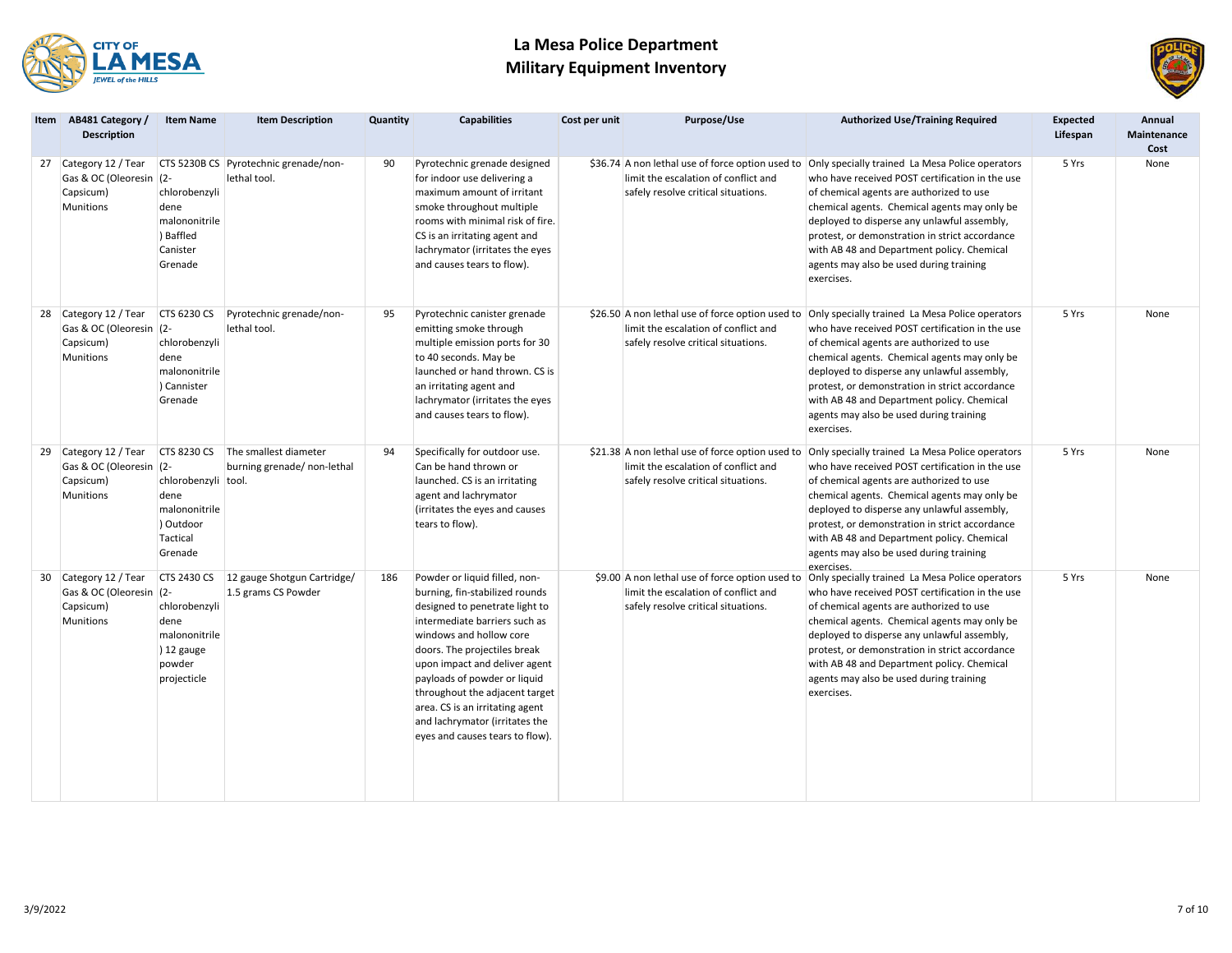



| Item AB481 Category /<br><b>Description</b>                                       | <b>Item Name</b>                                                                               | <b>Item Description</b>                                   | Quantity | <b>Capabilities</b>                                                                                                                                                                                                                                                                                               | Cost per unit | Purpose/Use                                                                                                                     | <b>Authorized Use/Training Required</b>                                                                                                                                                                                                                                                                                                                                                                                                                 | <b>Expected</b><br>Lifespan | Annual<br><b>Maintenance</b><br>Cost |
|-----------------------------------------------------------------------------------|------------------------------------------------------------------------------------------------|-----------------------------------------------------------|----------|-------------------------------------------------------------------------------------------------------------------------------------------------------------------------------------------------------------------------------------------------------------------------------------------------------------------|---------------|---------------------------------------------------------------------------------------------------------------------------------|---------------------------------------------------------------------------------------------------------------------------------------------------------------------------------------------------------------------------------------------------------------------------------------------------------------------------------------------------------------------------------------------------------------------------------------------------------|-----------------------------|--------------------------------------|
| 31 Category 12 / Tear<br>Gas & OC (Oleoresin (2-<br>Capsicum)<br><b>Munitions</b> | <b>CTS 4431 CS</b><br>chlorobenzyli<br>dene<br>malononitrile<br>) 40mm<br>powder<br>projectile | 40 MM projectile 6 grams CS<br>Powder Barricade           | 52       | Kinetic Energy Munition used<br>as a less lethal use of force<br>option.                                                                                                                                                                                                                                          |               | limit the escalation of conflict and<br>safely resolve critical situations.                                                     | \$29.00 A non lethal use of force option used to Only specially trained La Mesa Police operators<br>who have received POST certification in the use<br>of chemical agents are authorized to use<br>chemical agents. Chemical agents may only be<br>deployed to disperse any unlawful assembly,<br>protest, or demonstration in strict accordance<br>with AB 48 and Department policy. Chemical<br>agents may also be used during training<br>exercises. | 5 Yrs                       | None                                 |
| 32 Category 12 / Tear<br>Gas & OC (Oleoresin (2-<br>Capsicum)<br><b>Munitions</b> | <b>CTS 5230 CS</b><br>chlorobenzyli<br>dene<br>malononitrile<br>) canister<br>grendae          | Pyrotechnic grenade/non-<br>lethal tool.                  | 15       | The largest diameter burning<br>grenade that discharges a high<br>volume of smoke and chemical<br>agent through multiple<br>emission ports. Specifically for<br>outdoor use. Can be hand<br>thrown or launched. CS is an<br>irritating agent and<br>lachrymator (irritates the eyes<br>and causes tears to flow). |               | \$35.00 A non lethal use of force option used to<br>limit the escalation of conflict and<br>safely resolve critical situations. | Only specially trained La Mesa Police operators<br>who have received POST certification in the use<br>of chemical agents are authorized to use<br>chemical agents. Chemical agents may only be<br>deployed to disperse any unlawful assembly,<br>protest, or demonstration in strict accordance<br>with AB 48 and Department policy. Chemical<br>agents may also be used during training<br>exercises.                                                  | 5 Yrs                       | None                                 |
| 33 Category 12 / Tear<br>Gas & OC (Oleoresin (2-<br>Capsicum)<br><b>Munitions</b> | chlorobenzyli<br>dene<br>malononitrile<br>37mm short<br>range<br>cartridge                     | CTS 3230 CS 37MM CS Smoke Projectile/<br>non-lethal tool. | 46       | A short range CS cartridge<br>delivering a single munition.<br>Used outdoors, it will disperse<br>crowds, deny areas and<br>prevent violence. CS is an<br>irritating agent and<br>lachrymator (irritates the eyes<br>and causes tears to flow).                                                                   |               | limit the escalation of conflict and<br>safely resolve critical situations.                                                     | \$8.98 A non lethal use of force option used to Only specially trained La Mesa Police operators<br>who have received POST certification in the use<br>of chemical agents are authorized to use<br>chemical agents. Chemical agents may only be<br>deployed to disperse any unlawful assembly,<br>protest, or demonstration in strict accordance<br>with AB 48 and Department policy. Chemical<br>agents may also be used during training<br>exercises.  | 5 Yrs                       | None                                 |
| 34 Category 12 / Tear<br>Gas & OC (Oleoresin (2-<br>Capsicum)<br><b>Munitions</b> | chlorobenzyli<br>dene<br>malononitrile<br>37mm<br>muzzle blast                                 | CTS 3430 CS 37MM CS Smoke Projectile/<br>non-lethal tool. | 33       | A short range CS cartridge<br>delivering a single munition.<br>Used outdoors, it will disperse<br>crowds, deny areas and<br>prevent violence. CS is an<br>irritating agent and<br>lachrymator (irritates the eyes<br>and causes tears to flow).                                                                   |               | \$8.98 A non lethal use of force option used to<br>limit the escalation of conflict and<br>safely resolve critical situations.  | Only specially trained La Mesa Police operators<br>who have received POST certification in the use<br>of chemical agents are authorized to use<br>chemical agents. Chemical agents may only be<br>deployed to disperse any unlawful assembly,<br>protest, or demonstration in strict accordance<br>with AB 48 and Department policy. Chemical<br>agents may also be used during training<br>exercises.                                                  | 5 Yrs                       | None                                 |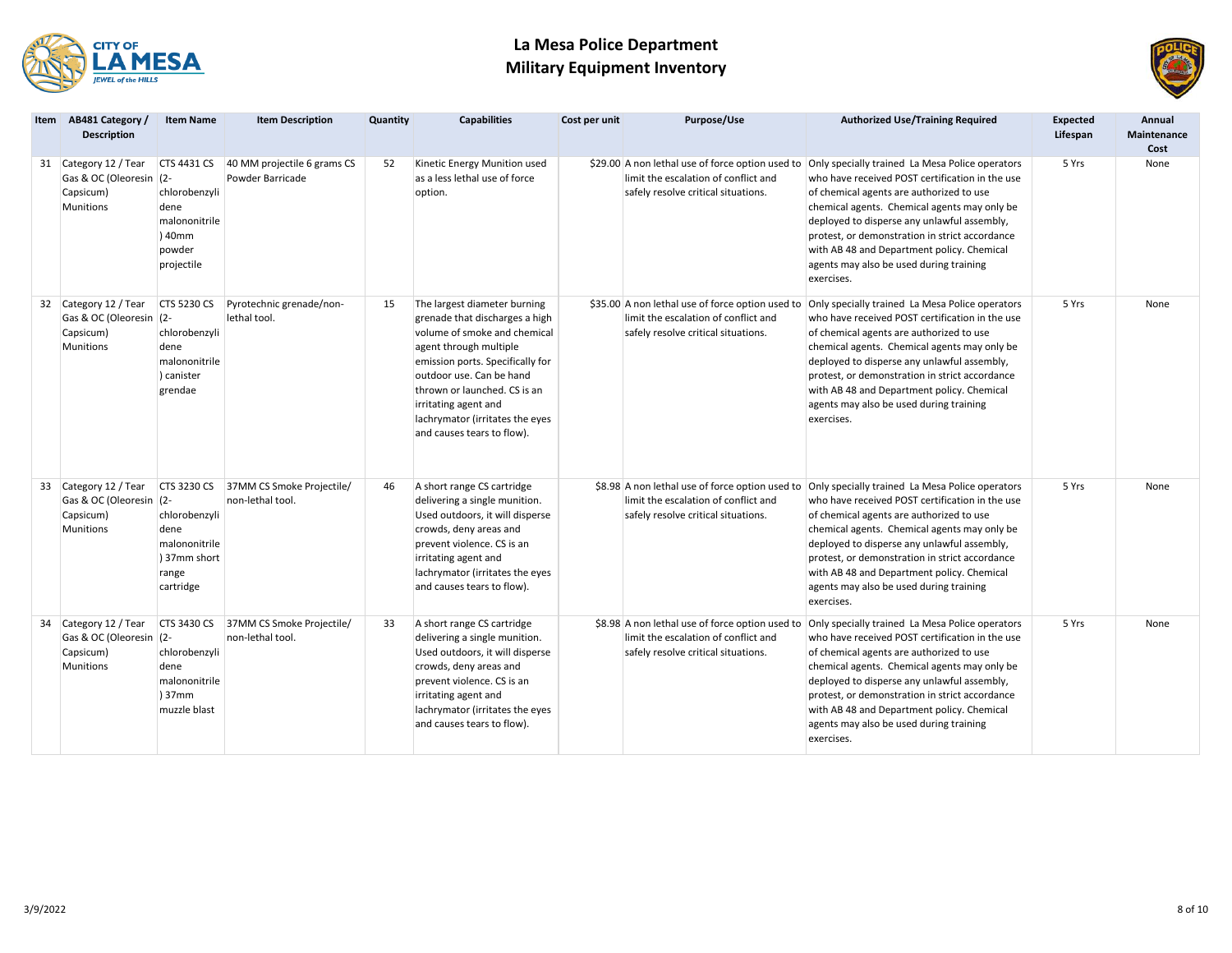



| <b>Item</b> | AB481 Category /<br><b>Description</b>                                            | <b>Item Name</b>                                                                       | <b>Item Description</b>                                                                                                                                                                                                                                                                      | Quantity | <b>Capabilities</b>                                                                                                                                                                                                                             | Cost per unit | Purpose/Use                                                                                                                                                                                                                                   | <b>Authorized Use/Training Required</b>                                                                                                                                                                                                                                                                                                                                                                                                                                                                                                                                                                  | <b>Expected</b><br>Lifespan | Annual<br>Maintenance<br>Cost                                 |
|-------------|-----------------------------------------------------------------------------------|----------------------------------------------------------------------------------------|----------------------------------------------------------------------------------------------------------------------------------------------------------------------------------------------------------------------------------------------------------------------------------------------|----------|-------------------------------------------------------------------------------------------------------------------------------------------------------------------------------------------------------------------------------------------------|---------------|-----------------------------------------------------------------------------------------------------------------------------------------------------------------------------------------------------------------------------------------------|----------------------------------------------------------------------------------------------------------------------------------------------------------------------------------------------------------------------------------------------------------------------------------------------------------------------------------------------------------------------------------------------------------------------------------------------------------------------------------------------------------------------------------------------------------------------------------------------------------|-----------------------------|---------------------------------------------------------------|
|             | 35 Category 12 / Tear<br>Gas & OC (Oleoresin (2-<br>Capsicum)<br><b>Munitions</b> | <b>CTS 4630 CS</b><br>chlorobenzyli<br>dene<br>malononitrile<br>) 40mm<br>muzzle blast | 40MM CS Smoke Projectile/<br>non-lethal tool.                                                                                                                                                                                                                                                | 17       | A short range CS cartridge<br>delivering a single munition.<br>Used outdoors, it will disperse<br>crowds, deny areas and<br>prevent violence. CS is an<br>irritating agent and<br>lachrymator (irritates the eyes<br>and causes tears to flow). |               | \$29.00 A non lethal use of force option used to<br>limit the escalation of conflict and<br>safely resolve critical situations.                                                                                                               | LRADs can only be deployed in accordance with<br>all applicable laws and department policies<br>governing use of force and first amendment<br>events, and never as an acoustical weapon.<br>While the La Mesa Police Department does not<br>possess an LRAD, it is anticipated that one could<br>be borrowed from another agency for use at an<br>event in La Mesa, or during training exercises. In<br>such an event, only specially trained La Mesa<br>Special Response Team operators would be<br>authorized to deploy the LRAD.                                                                      | 5 Yrs                       | None                                                          |
|             | 36 Category 13 / Long<br>Range Acoustical<br>Devices                              | Long Range<br>Acoustic<br>Device                                                       | The LRAD system is a type of<br>Acoustic Hailing Device (AHD)<br>used to send public<br>announcement messages over<br>long distances.<br>*This item is included in the<br>event that the La Mesa Police<br>Department borrows and<br>operates an LRAD owned by<br>another agency.            | 0        | LRAD systems produce much<br>higher sound levels (volume)<br>than normal loudspeakers or<br>megaphones and can send<br>public announcement<br>messages clearly over long<br>distances.                                                          | N/A           | The device is used as a public<br>announcement system to deliver<br>dispersal orders or other instructions to<br>unlawful assemblies or to deliver<br>critical emergency information (such as<br>evacuation instructions) to large<br>crowds. | LRADs can only be deployed in accordance with<br>all applicable laws and Department policies<br>governing use of force and first amendment<br>events, and never as an acoustical weapon.<br>While the La Mesa Police Department does not<br>possess an LRAD, it is anticipated that one could<br>be borrowed from another agency for use at an<br>event in La Mesa or during training exercises. In<br>such an event, only specially trained La Mesa<br>Special Response Team operators would be<br>authorized to deploy the LRAD.                                                                       | N/A                         | N/A                                                           |
|             | 37 Category 14 /<br><b>Kinetic Energy</b><br>Weapons &<br>Munitions               | 40mm Less<br>Lethal<br>Launcher                                                        | The 40mm Projectile Launcher<br>is not a firearm. It is a less-<br>lethal system that uses<br>smokeless powder to deliver<br>40mm projectiles from a safe<br>distance. It is a single<br>launcher, which allows the<br>operator to re-assess the<br>situation after every spent<br>munition. | 6        | The 40mm Less Lethal<br>Launcher is capable of firing<br>40mm Kinetic Energy<br>Munitions.                                                                                                                                                      |               | \$1,000.00 The 40mm Less Lethal Launchers and<br>Kinetic Energy Munitions are a less<br>lethal use of force option.                                                                                                                           | Only trained La Mesa Police operators are<br>allowed to use the 40mm Less Lethal Launcher.<br>It is authorized for use only in situations where<br>the use of force is authorized per Department<br>policy, including but not limited to: to subdue<br>dangerous and/or combative individuals to<br>obtain a tactical advantage; protection from<br>vicious animals; training exercises; and approved<br>demonstrations. The 40mm Less Lethal Launcher<br>may only be deployed to disperse any unlawful<br>assembly, protest, or demonstration in strict<br>accordance with AB 48 and Department policy. | Appr. 15 Yrs                | None /<br>Maintenance is<br>conducted by<br>Department staff. |